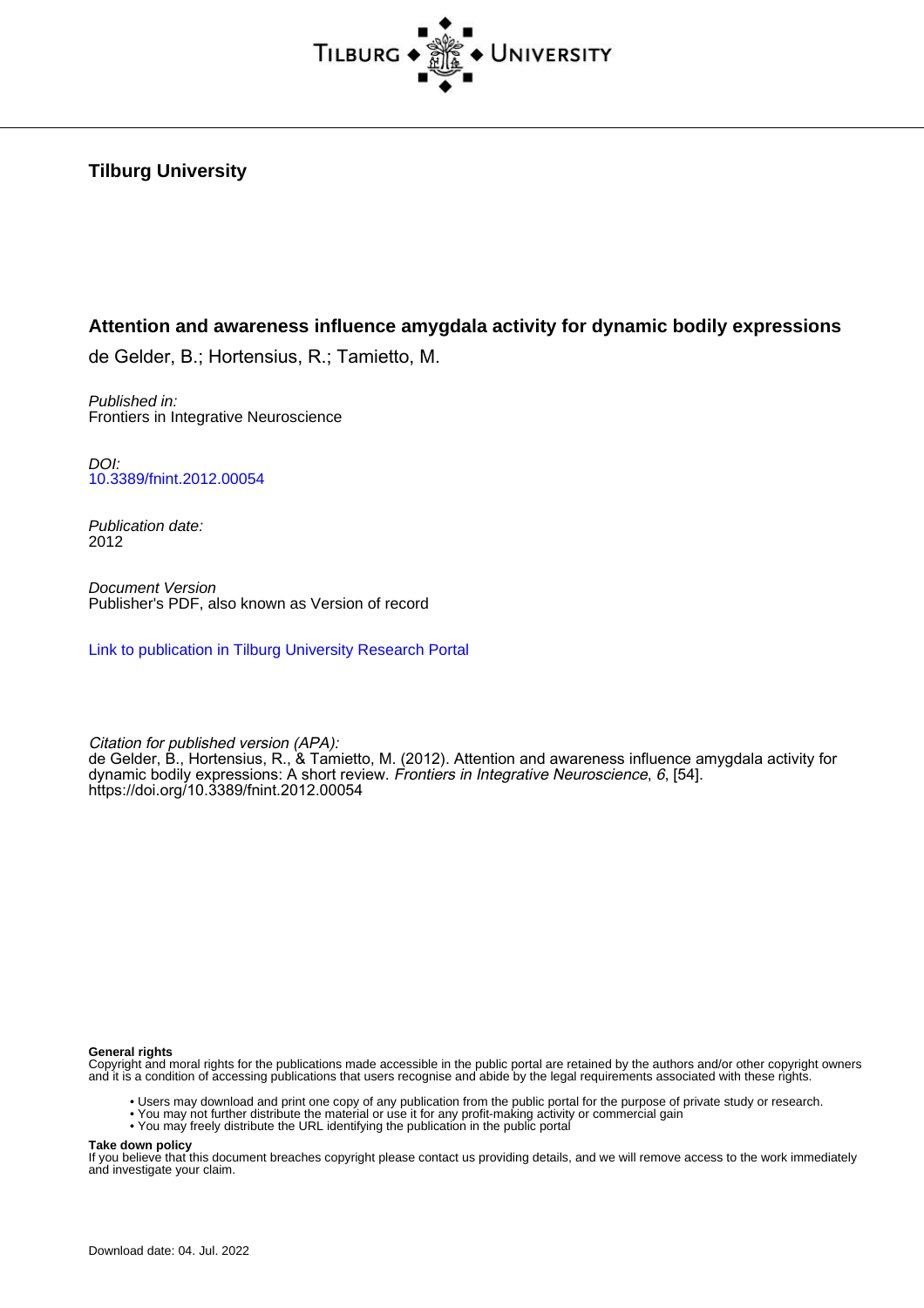

# [Attention and awareness each influence amygdala activity](http://www.frontiersin.org/Integrative_Neuroscience/10.3389/fnint.2012.00054/abstract) for dynamic bodily expressions—a short review

#### *[Beatrice de Gelder](http://www.frontiersin.org/Community/WhosWhoActivity.aspx?sname=BeatriceDe_Gelder&UID=8682) 1,2,3\*, [Ruud Hortensius](http://www.frontiersin.org/Community/WhosWhoActivity.aspx?sname=RuudHortensius&UID=53614) <sup>1</sup> and [Marco Tamietto](http://www.frontiersin.org/Community/WhosWhoActivity.aspx?sname=MarcoTamietto&UID=15005)1*

*<sup>1</sup> Cognitive and Affective Neuroscience Laboratory, Tilburg University, Tilburg, Netherlands*

*<sup>2</sup> Brain and Emotion Laboratory Leuven, Division of Psychiatry, Department of Neurosciences, KU Leuven, Leuven, Belgium*

*<sup>3</sup> Department of Cognitive Neuroscience, Faculty of Psychology and Neuroscience, Maastricht University, Maastricht, Netherlands*

#### *Edited by:*

*Florin Dolcos, University of Illinois at Urbana-Champaign, USA*

#### *Reviewed by:*

*Jan Van den Stock, KU Leuven, Belgium Cosimo Urgesi, University of Udine, Italy Florin Dolcos, University of Illinois at Urbana-Champaign, USA*

#### *\*Correspondence:*

*Beatrice de Gelder, Cognitive and Affective Neuroscience Laboratory, Tilburg University, Room P 511, Postbus 90153, 5000 LE Tilburg, Netherlands. e-mail: b.degelder@uvt.nl*

The amygdala (AMG) has long been viewed as the gateway to sensory processing of emotions and is also known to play an important role at the interface between cognition and emotion. However, the debate continues on whether AMG activation is independent of attentional demands. Recently, researchers started exploring AMG functions using dynamic stimuli rather than the traditional pictures of facial expressions. Our present goal is to review some recent studies using dynamic stimuli to investigate AMG activation and discuss the impact of different viewing conditions, including oddball detection, explicit or implicit recognition, variable cognitive task load, and non-conscious perception. In the second part, we sketch a dynamic dual route perspective of affective perception and discuss the implications for AMG activity. We sketch a dynamic dual route perspective of affective perception. We argue that this allows for multiple AMG involvement in separate networks and at different times in the processing streams. Attention has a different impact on these separate but interacting networks. Route I is engaged in early emotion processing, is partly supported by AMG activity, and is possibly independent of attention, whereas activity related to late emotion processing is influenced by attention. Route II is a cortical-based network that underlies body recognition and action representation. The end result of route I and II is reflexive and voluntary behavior, respectively. We conclude that using dynamic emotion stimuli and a dynamic dual route model of affective perception can provide new insights into the varieties of AMG activation.

**Keywords: amygdala, attention, awareness, bodily expressions, emotion, dynamic stimuli**

## **INTRODUCTION**

The role of the amygdala (AMG) in processing behaviorally salient stimuli is widely documented in many animal and human studies. A variety of affective functions have been attributed to AMG activity including immediate perception of affective stimuli, learning, an[d](#page-9-0) [conditioning](#page-9-0) [as](#page-9-0) [well](#page-9-0) [as](#page-9-0) [emotional](#page-9-0) [memory](#page-9-0) [\(](#page-9-0)Phelps and LeDoux, [2005](#page-9-0)). The AMG is also involved in modulating cognitive functions as well as behavior and has many connections to b[rain areas directly involved in behavioral output \(](#page-9-1)Mosher et al., [2010\)](#page-9-1). As early as 1888, rhesus monkeys with a temporal cortex lesion (including the AMG) showed significant social and emotional changes. The matter was later studied systematically by [Bucy and Klüver](#page-8-0) [\(1955\)](#page-8-0) and shortly after [Weiskrantz](#page-9-2) [\(1956](#page-9-2)) showed that bilateral ablation of the AMG was sufficient to induce the symptoms associated with the Kluver and Bucy syndrome. For a while, research focused primarily on behavioral studies in rodents [\(LeDoux, 1996](#page-9-3)). Human investigations of the AMG functions have been guided by and followed in the steps of the animal research findings. It is worth pointing out that the early animal studies used behavioral criteria to assess the influence of AMG on emotion processing. This may be just one of the difficulties that, combined with limited knowledge of limbic system anatomy in humans, make generalizations complicated.

Since the beginning of functional magnetic resonance imaging (fMRI) studies in humans, the AMG has also been the centerpiece of many reports in neurotypical controls (e.g., [Morris et al.,](#page-9-4) [1998](#page-9-4)) and various clinical groups or even populations with persona[lity disorders and patients with focal brain damage \(](#page-9-5)Morris et al., [2001](#page-9-5); [Siebert et al., 2003](#page-9-6)). Several researchers have provided extensive insights into the neuroanatomy of the AMG and the neighboring structures [\(Aggleton and Mishkin](#page-8-1), [1986](#page-8-1); Swanson and Petrovich, [1998](#page-9-7)). However, besides a general agreement on the central role of the AMG, many aspects of its functional significance for human behavior still await further clarification.

A striking finding is that the AMG exerts some of its functions of paradigmatic cognitive processes such as attention or perception either when the observer is fully aware of the nature and content of the stimulus or, alternatively, in implicit settings. This happens, for example, in settings in which visual awareness [is](#page-9-10) [lacking](#page-9-10) [\(Whalen et al.](#page-9-8)[,](#page-9-10) [1998](#page-9-8)[;](#page-9-10) [Morris et al.](#page-9-9)[,](#page-9-10) [1999](#page-9-9)[;](#page-9-10) Liddell et al., [2005](#page-9-10)) or when the content of the stimulus is irrelevant for the task at hand [\(Vuilleumier et al., 2001](#page-9-11)). In the present context where these distinctions are central, we contrast studies reporting AMG activity under conditions of full awareness and normal vision of the stimulus with studies showing AMG activity under conditions in which stimulus awareness is lacking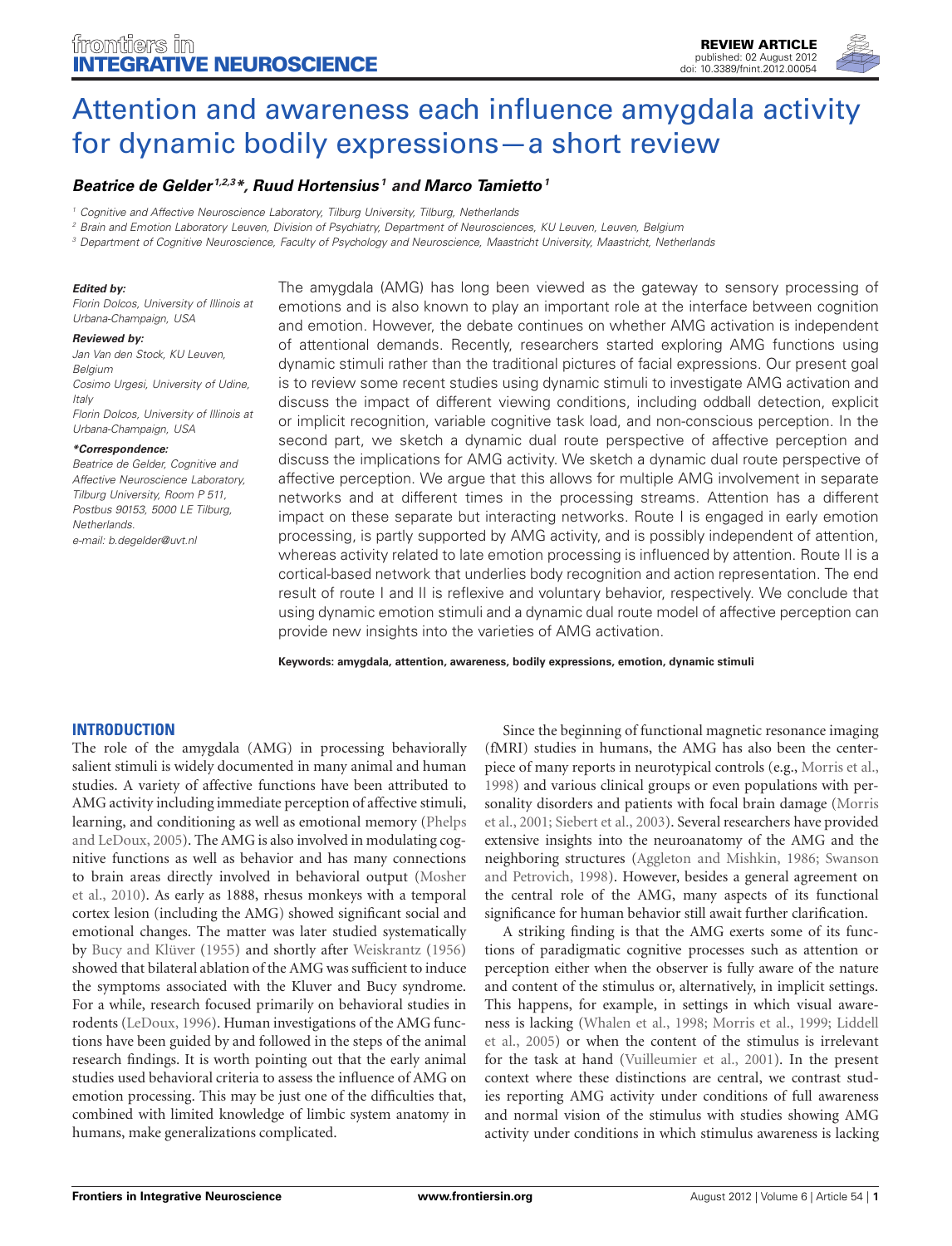either because of sensory or attentional manipulation or because of brain damage.

The overwhelming majority of human fMRI studies that report AMG activation have used pictures of facial expressions. As a consequence, the findings obtained with facial expressions have dominated our view of AMG functions in this past decade. But this relatively limited basis is likely to confine our understanding of the role of the human AMG. New perspectives on human emotional behavior and new technologies have now made possible to present much more realistic and rich pictures to participants in fMRI experiments (e.g., [Grosbras et al., 2012](#page-8-2)). For example, stimulus duration in video clips and the presence of movement are two main features among the factors that may lead to a different picture of the relation between cognitive, task dependent, factors and affective information on AMG activation.

The theoretical vantage point from which this review proceeds has been formulated by a few authors over the last decades in both animal and human emotion research and has been discussed in different contexts, mostly related to face processing. This theoretical perspective is variedly referred to as a dual route model of affective stimulus perception [\(LeDoux](#page-9-3), [1996;](#page-9-3) [Vuilleumier](#page-9-12), [2005;](#page-9-12) [Tamietto and de Gelder, 2010;](#page-9-13) [Garrido et al.](#page-8-3), [2012](#page-8-3)), more specifically we have referred to it as dynamic dual route model of face perception [\(de Gelder and Rouw, 2001;](#page-8-4) [de Gelder et al., 2003\)](#page-8-5). A similar approach has not yet been developed systematically as a framework for whole body expressions perception.

We believe it makes a difference for the understanding of the relation between attention, consciousness, and the AMG whether one adopts a linear or a parallel dual route model of face or body processing. In research from our own lab we have provided evidence for this dynamic dual route perspective while at the same time including in it the notion that both routes are operational in parallel (e.g., [de Gelder et al., 2003\)](#page-8-5). Based on our work with blindsight patients we have also stressed the notion that attention and task related factors are different from sensory unawareness and h[ave different effects on consciousness \(](#page-9-13)Tamietto and de Gelder, [2010](#page-9-13)). As we will point out below, the contrast between these routes must not be viewed as paralleling the familiar distinction between implicit versus explicit, with or without attention or non-conscious versus conscious. The importance of this model may appear more clearly when dynamic stimuli are used since dynamic images presumably trigger more or/and partly different processes in online emotion perception.

In this brief review we discuss the state of the art concerning the role of the AMG in experiments that instead of using short presentations of static stimuli have presented participants with full naturalistic videos. Using this kind of stimuli can provide us with a more detailed view of the human AMG functions. In the first part we review studies from our lab using dynamic bodily expressions to investigate AMG activation under oddball detection, with either explicit or implicit recognition demands, with variable cognitive task load, and, finally, under conditions of nonconscious perception (see **[Table 1](#page-3-0)** for an overview of the discussed studies and Supplemental Online Materials for examples of the stimuli used in these studies). In the second part we spell out how controversies concerning the role of AMG in affective perception can be put in perspective when one adopts a dynamic dual route

perspective on affective perception that allows for AMG involvement in separate networks and at different times in the processing streams.

The review will highlight the complex way in which emotional stimuli are processed in the brain and the interplay between emotion and cognition. Specifically, we will focus on the interaction between emotion and attention, as the latter can be considered a typical cognitive function. In fact, a central role of attention is to modulate sensory processing, for example, by increasing the firing rate in primary sensory areas or by enhancing behavioral performance. In recent years, such functions have also been reported during the processing of emotional stimuli and have been related to the activity of the AMG. Thus, converging evidence is pointing to the AMG as a central hub in the dynamic interplay between emotion and cognition and makes the study of the functional and anatomical properties of this structure a paradigmatic case for the study of emotion–cognition interaction.

## **DIFFERENT TASK CONDITIONS AND AMYGDALA ACTIVATION**

#### **AMYGDALA ACTIVATION UNDER ODDBALL DETECTION**

Experiments using oddball detection provide valuable insight when affective processing for new classes of stimuli are investigated and they have the extra advantage of allowing a closer comparison with animal data that rarely use complex evaluative tasks. Our first study with video clips used a passive viewing paradigm requiring participants simply to detect the oddball stimuli presented upside-down [\(Grèzes et al., 2007\)](#page-8-6). Stimuli consisted of 3 s long video clips showing a person facing the camera and opening a sliding door in an emotional or neutral manner. An important aspect of this study is that it comprised video clips as well as still images taken from the same video clips and shown for the same duration. The main finding for our present question was that viewing the action, whether static or dynamic and independently of whether the expression was fearful or neutral enhanced right AMG activity relative to scrambles. The fact that the right AMG is more activated in all conditions where a whole bodily action is contrasted with its scrambled counterpart may in part be related to the type of action used here, which always shows an other directedness. It may also be the case that even the neutral door opening action is spontaneously interpreted as having an affective [significance.](#page-9-14)

Pichon et al. [\(2008\)](#page-9-14) repeated this same design but using anger instead of fear expressions. Again, relative right AMG activation was increased regardless of explicit movement (dynamic vs. static) and emotion (anger vs. neutral). Other regions were also activated similar to observations obtained in the previous study with dynamic fearful bodily expressions [\(Grèzes et al.](#page-8-6), [2007\)](#page-8-6), as well as a previo[us](#page-8-7) [study](#page-8-7) [using](#page-8-7) [static](#page-8-7) [fearful](#page-8-7) [bodily](#page-8-7) [expressions](#page-8-7) [\(](#page-8-7)de Gelder et al., [2004](#page-8-7)). In the perception of dynamic body expressions of anger, brain regions that are coupled with autonomic reactions and motor responses related to defensive behaviors, such as the ventromedial prefrontal cortex, the temporal pole, and the premotor cortex (PM) were also activated.

Another paper by [Kret et al.](#page-9-15) [\(2011a](#page-9-15)) directly investigated the similarities and differences between the processing of dynamic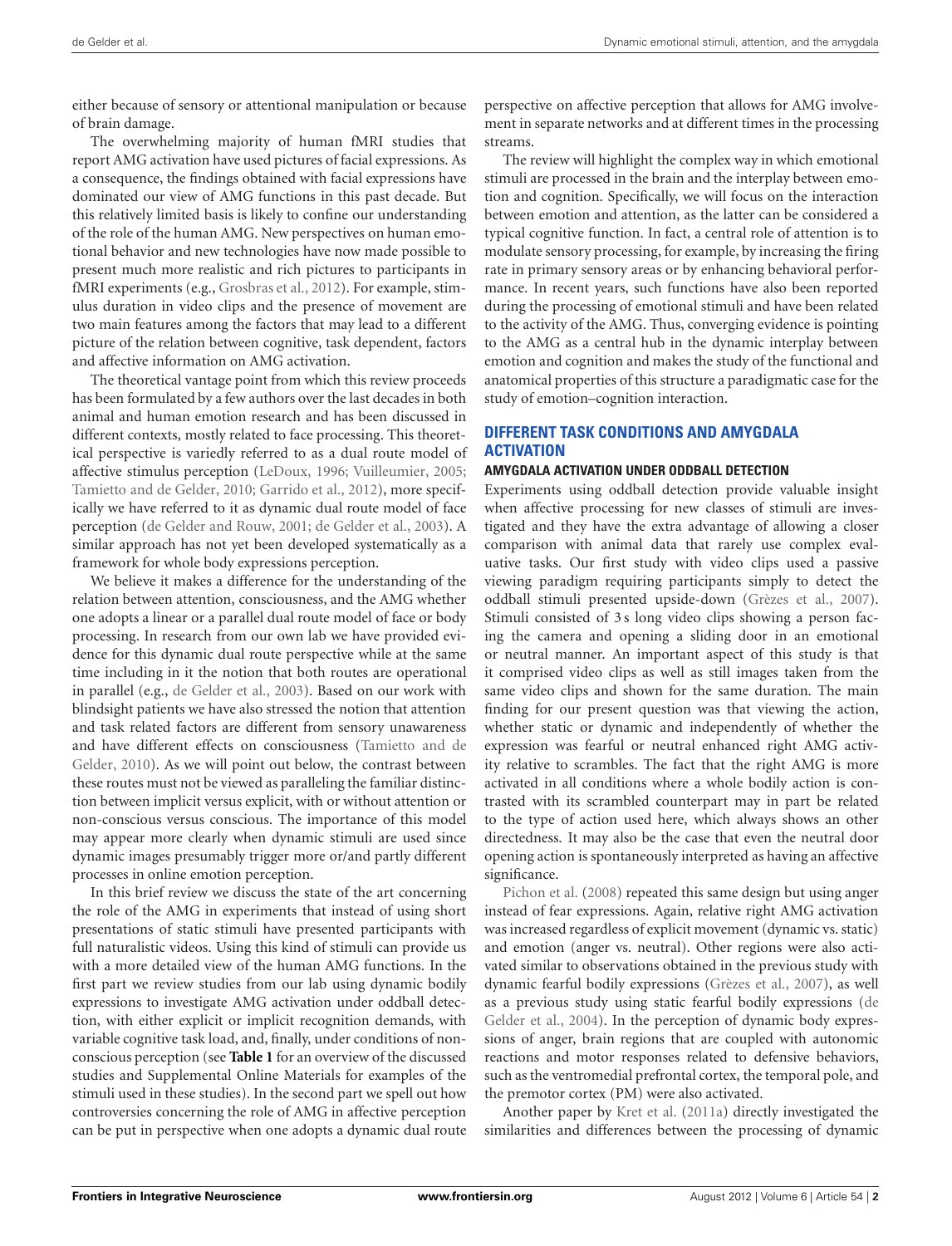<span id="page-3-0"></span>

|  |  |  |  |  | Table 1   Overview of discussed studies using dynamic bodily expressions. |
|--|--|--|--|--|---------------------------------------------------------------------------|
|--|--|--|--|--|---------------------------------------------------------------------------|

| <b>Study</b>                                   | Task                                                                            | <b>Stimuli</b>                                                                                                             | Amygdala<br><b>localization</b>                        | <b>Talairach</b><br>coordinates***                                                                | Results for the amygdala                                                                                                                                                                                      |
|------------------------------------------------|---------------------------------------------------------------------------------|----------------------------------------------------------------------------------------------------------------------------|--------------------------------------------------------|---------------------------------------------------------------------------------------------------|---------------------------------------------------------------------------------------------------------------------------------------------------------------------------------------------------------------|
| Grèzes et al.,<br>2007                         | Oddball<br>detection                                                            | Person opening a door in a<br>fearful or neutral manner<br>and scrambles*                                                  | Whole brain<br>analysis                                | Right: 27/-3/-20                                                                                  | Bodies > scrambles                                                                                                                                                                                            |
| Grèzes et al.,<br>2009                         | Oddball<br>detection                                                            | Person opening a door in a<br>fearful or neutral manner*                                                                   | Whole brain<br>analysis                                | Right: -35/0/-14                                                                                  | $-No$ AMG activation for fearful $>$<br>neutral in ASD group<br>-Weaker connections between the<br>AMG and STS, IFG, and PM in the ASD<br>group.                                                              |
| Kret et al.,<br>2011a                          | Oddball<br>detection                                                            | Angry, fearful, or neutral<br>facial and bodily expressions                                                                | Functional<br>localizer**                              | Right: 17/-6/-10<br>Left: -17/-8/20                                                               | Faces > bodies                                                                                                                                                                                                |
| Kret et al.,<br>2011b<br>Kret et al.,<br>2011c | Oddball<br>detection<br>Oddball<br>detection                                    | Angry, fearful, or neutral<br>facial and bodily expressions<br>Angry, fearful, or neutral<br>facial and bodily expressions | Functional<br>localizer**<br>Functional<br>localizer** | Right: 17/-6/-10<br>Left: -17/-8/20<br>Right: 21/-10/-6                                           | Male participants $>$ female participants<br>for faces $>$ bodies contrast<br>Negative correlation between negative<br>affectivity and threatening faces and<br>bodies > neutral faces and bodies<br>contrast |
| Pichon et al.,<br>2008                         | Oddball<br>detection                                                            | Person opening a door in an<br>angry or neutral manner and<br>scrambles*                                                   | Whole brain<br>analysis and<br>sphere                  | Body ><br>scrambles<br>Right: 19/-4/-8<br>Left: -33/-1/-17<br>Anger > neutral<br>Right: 27/-3/-18 | $-$ Bodies $>$ scrambles<br>$-Anger > neutral$                                                                                                                                                                |
| Pichon et al.,<br>2009                         | Emotion-<br>naming                                                              | Person opening a door in an<br>angry, fearful, or neutral<br>manner                                                        | Whole brain<br>analysis                                | Left: -18/-8/10                                                                                   | $-$ Threatening $>$ neutral<br>-Positive correlation between fear<br>recognition and fear > neutral<br>contrast                                                                                               |
| Pichon et al.,<br>2012                         | Emotion-<br>naming and<br>color-naming                                          | Person opening a door in an<br>angry, fearful, or neutral<br>manner                                                        | Whole brain<br>analysis                                | Right: 29/-7/-17<br>Left: -33/-5/-15                                                              | $-$ Threatening $>$ neutral in<br>emotion-naming<br>-Deactivation in the color-naming task                                                                                                                    |
| Pouga et al.,<br>2010                          | Oddball<br>detection                                                            | Person opening a door in a<br>fearful or neutral manner*                                                                   | Whole brain<br>analysis                                | Right: 17/-8/-17<br>Left: -28/-3/-19                                                              | $-Fear$ > neutral<br>-Negative correlation between<br>difficulty identifying emotions and fear<br>> neutral contrast                                                                                          |
| Sinke et al.,<br>2010                          | Emotion-<br>naming and<br>color-naming                                          | Teasing or threatening social<br>interaction and scrambles                                                                 | Anatomically<br>defined for<br>individual<br>subjects  | Right AMG: 18 ±<br>$2.4/-5 \pm 3.6/-16$<br>± 1.7                                                  | -Deactivation in both the<br>emotion-naming and color-naming task<br>-Less deactivation for threatening<br>social interactions regardless of task<br>condition                                                |
| Sinke et al.,<br>2012                          | Easy or hard<br>color-naming<br>with focus on<br>aggressor or<br>passive victim | Threatening social<br>interaction between an<br>aggressor and passive victim                                               | Group mask                                             | Left AMG:<br>$-19/-7/-13$                                                                         | -Deactivation in both the easy and hard<br>color-naming task<br>-Less deactivation when focus on<br>aggressor, especially in easy<br>color-naming task                                                        |
| Van den Stock<br>et al., 2011                  | Oddball<br>detection                                                            | Person opening a door in an<br>angry or neutral manner                                                                     | Anatomically<br>defined                                | Right: 19/-2/-5<br>Left: 22/-7/-6                                                                 | $-Anger > neutral only for$<br>non-conscious perception                                                                                                                                                       |

∗*Static stimuli were also shown. No difference between static and dynamic stimuli in terms of AMG activation.*

∗∗*AMG was localized using a separate localizer run with face, body, tool, and house stimuli using a face > house contrast.*

∗∗∗*MNI coordinates were transformed to Talairach coordinates by using the Nonlinear Yale MNI to Talairach Conversion Algorithm [\(Lacadie et al.](#page-9-24), [2008\)](#page-9-24).*

threatening facial and bodily expressions. Results showed that in this comparison right AMG activation was highest for dynamic facial expressions compared with bodily expressions. In line with the two previous studies discussed above, no difference was observed between threatening or neutral expressions. Additional

analysis showed that male participants drove the difference in AMG activation between dynamic facial and bodily expressions [\(Kret et al., 2011b\)](#page-9-16). While not statistically significant, AMG activation was highest when male participants observed female faces.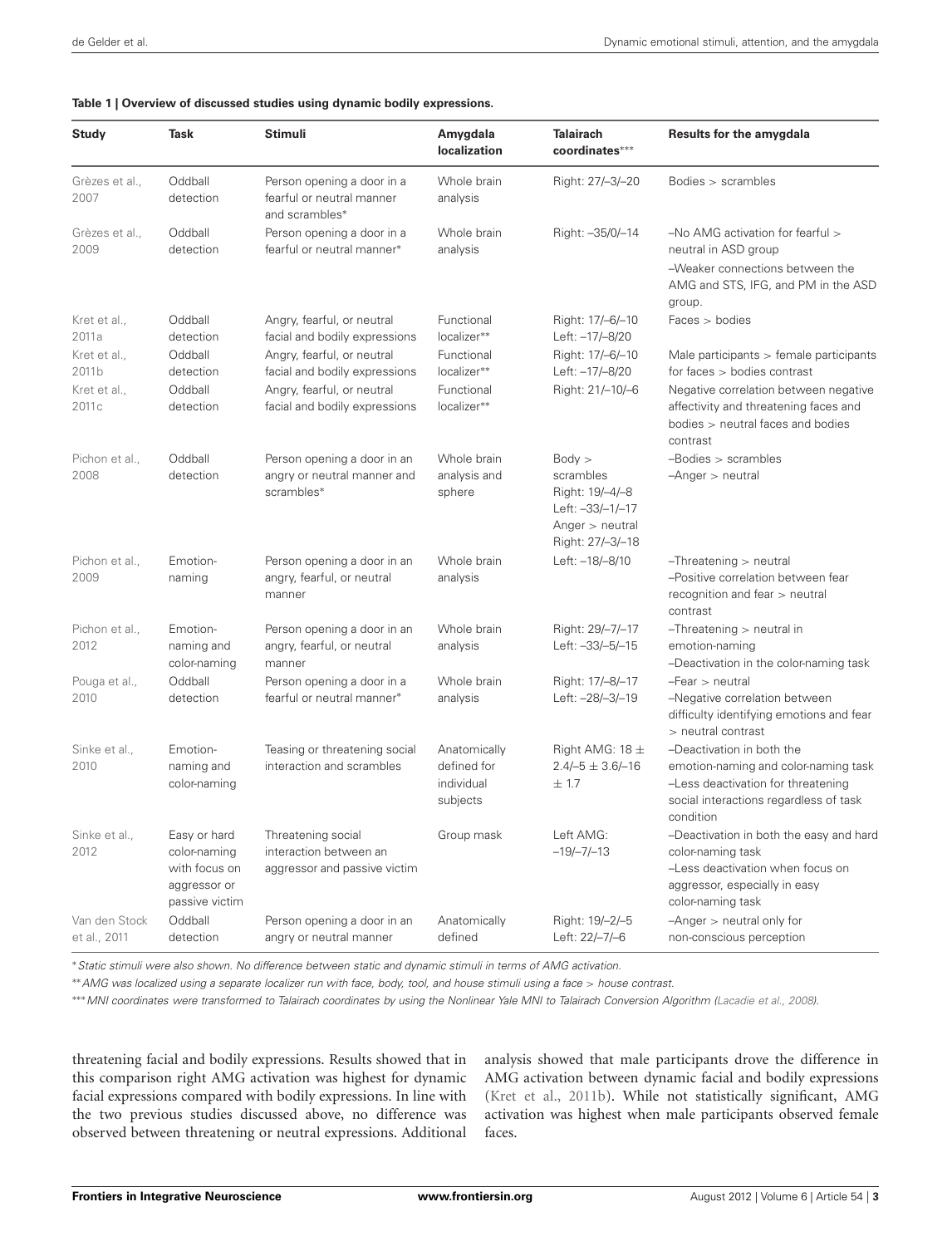Personality factors or psychiatric disorders may also influence AMG activity. [Kret et al.](#page-9-17) [\(2011c\)](#page-9-17) looked at the role of negative affectivity in the processing of dynamic threatening facial and bodily expressions. A negative correlation between left AMG activity for threatening versus neutral faces and bodies and negative affectivity was observed [\(Kret et al.](#page-9-17), [2011c](#page-9-17)). In other words, people high on negative affectivity (the experience of negative emotions across time and situations) have less relative AMG activation when processing threatening facial and bodily expressions. Using the same task and dynamic stimuli as the first study from our lab [\(Grèzes et al.](#page-8-6), [2007\)](#page-8-6), we recently showed that relative AMG activation levels do differentiate between high and low alexithymia, a personality trait associated with deficits in emotional reactivity and regulation [\(Pouga et al.](#page-9-20), [2010\)](#page-9-20). A negative correlation was found between the level of difficulty to identify one's emotional experiences and relative right AMG activation in response to fearful stimuli. In line with this finding, adults with autism show no differential AMG activation in the perception of fearful actions [\(Grèzes et al., 2009](#page-8-8)). Interestingly, in the same study weaker connections between the AMG and superior temporal sulcus (STS), inferior frontal gyrus (IFG), and PM were found.

#### **EXPLICIT VS. IMPLICIT EMOTION RECOGNITION**

To further investigate AMG activation under different task conditions, [Pichon et al.](#page-9-18) [\(2009](#page-9-18), [2012](#page-9-19)) used the same stimuli as in previous studies [\(Grèzes et al.](#page-8-6), [2007](#page-8-6); [Pichon et al.](#page-9-14), [2008\)](#page-9-14), namely angry, fearful, and neutral actions. Importantly, here a different task than simple oddball detection was used. The goal was to compare the pattern of brain activity in the condition of explicit recognition (naming of the represented emotion) with that observed in the alternative implicit condition where subjects had to attend to and name a colored dot. The results of this study were reported in two papers. In the first one the comparison between the neurofunctional signature of fear and that of a[nger](#page-9-18) [under](#page-9-18) [explicit](#page-9-18) [task](#page-9-18) [conditions](#page-9-18) [was](#page-9-18) [described](#page-9-18) [\(](#page-9-18)Pichon et al., [2009](#page-9-18)). The interesting result is that both emotion categories trigger stronger AMG activity compared with the neutral condition. We conjectured that this reflects the fact that anger as well as fear cues function as threat signals. On the other hand, we did observe an important difference at the level of AMG activity between fear and anger conditions when considering the role of the AMG in recognizing dynamic emotion actions. Recognition performance for fearful stimuli was significantly correlated with relative AMG activation for fearful expressions.

The results obtained in the comparison between emotionnaming (explicit) and color-naming (implicit) conditions allow us to enter the debate on the role of attention in AMG activation. In the literature there is a longstanding debate if implicit or pre-attentive processing of emotional stimuli triggers AMG activation. Two contradictory lines of research are described (for a review see [Pessoa](#page-9-25)[,](#page-9-11) [2005](#page-9-25)[;](#page-9-11) [Vuilleumier](#page-9-12)[,](#page-9-11) [2005](#page-9-12)[\).](#page-9-11) Vuilleumier et al. [\(2001\)](#page-9-11) showed that AMG activation in response to static fearful facial expressions is relatively independent of attentional demands (or less modulated by attention than other emotionsensitive structures), whereas [Pessoa et al.](#page-9-26) [\(2002](#page-9-26)) reported

that attention to the affective stimulus is a prerequisite for AMG activation in response to static fearful and happy facial expressions. Both studies used dual-task paradigms in which they presented static emotional faces together with different unrelated stimuli and contrasted AMG activation to attended faces with that to unattended faces. Using an event-related fMRI design, the task of [Vuilleumier et al.](#page-9-11) [\(2001\)](#page-9-11) involved matching two faces similar in emotional expression (attended face) or two houses (unattended face) in a stimulus display, whereas participants in the [Pessoa et al.](#page-9-26) [\(2002\)](#page-9-26) study asked participants to judge in alternating blocks the gender of the face (attended face) or the orientation of bars (unattended face).

Using dynamic stimuli we can provide additional information in the debate on automaticity of the AMG response to threatening social information. In contrast to the observation of AMG activation to both angry and fearful social actions in the explicit recognition task [\(Pichon et al., 2009\)](#page-9-18), no increase in AMG activation was found under implicit task demands for both angry and fearful stimuli [\(Pichon et al.](#page-9-19), [2012\)](#page-9-19). Using a similar task, but incorporating a more social dimension, [Sinke et al.](#page-9-21) [\(2010](#page-9-21)) used threatening or teasing social interactions between pairs of actors. Interestingly, under both task conditions deactivation in the right AMG was observed. However, deactivation was less pronounced for the threatening social interaction in both the explicit and implicit task.

These results show a complex pattern. The disengagement of the AMG (as suggested by deactivation) under implicit conditions [\(Sinke et al., 2010;](#page-9-21) [Pichon et al., 2012\)](#page-9-19) is consistent with the literature suggesting a mediating effect of attention on AMG activity to affective stimuli (e.g., [Pessoa et al.,](#page-9-26) [2002](#page-9-26)). To explain their effects, [Pichon et al.](#page-9-19) [\(2012\)](#page-9-19) distinguish between two subcortico-cortical networks. The first is a PM-hypothalamus-periaqueductal grey (PAG) network which functions independent of task demands and attention, while the second network, partly formed by the AMG and areas in the temporal cortex (STS, fusiform gyrus), is influenced by task demands. During a complex and challenging task multiple sources compete for attention and a successful strategy requires disregarding potentially distracting information. However, while affective information might be irrelevant to the task, it still can trigger automatic defensive processes (e.g., action preparation) mediated by the first network. Indeed, as one might expect in both the emotion- and color-naming task, participants responded slow to threatening compared with neutral actions [\(Pichon et al.](#page-9-19), [2012\)](#page-9-19). We will come back to and extend this dynamic dual route perspective on affective perception in part II.

#### **COGNITIVE TASK LOAD**

The interaction between emotion and attention and the role of the AMG in this interaction is far from settled, as documented by the fMRI findings reported above. Moreover, the interpretation of these findings is complicated by several factors. First, fMRI measures emotion processing across a relatively long timewindow. So, it is possible that initial encoding of emotions in the AMG is relatively independent from attention, but that top-down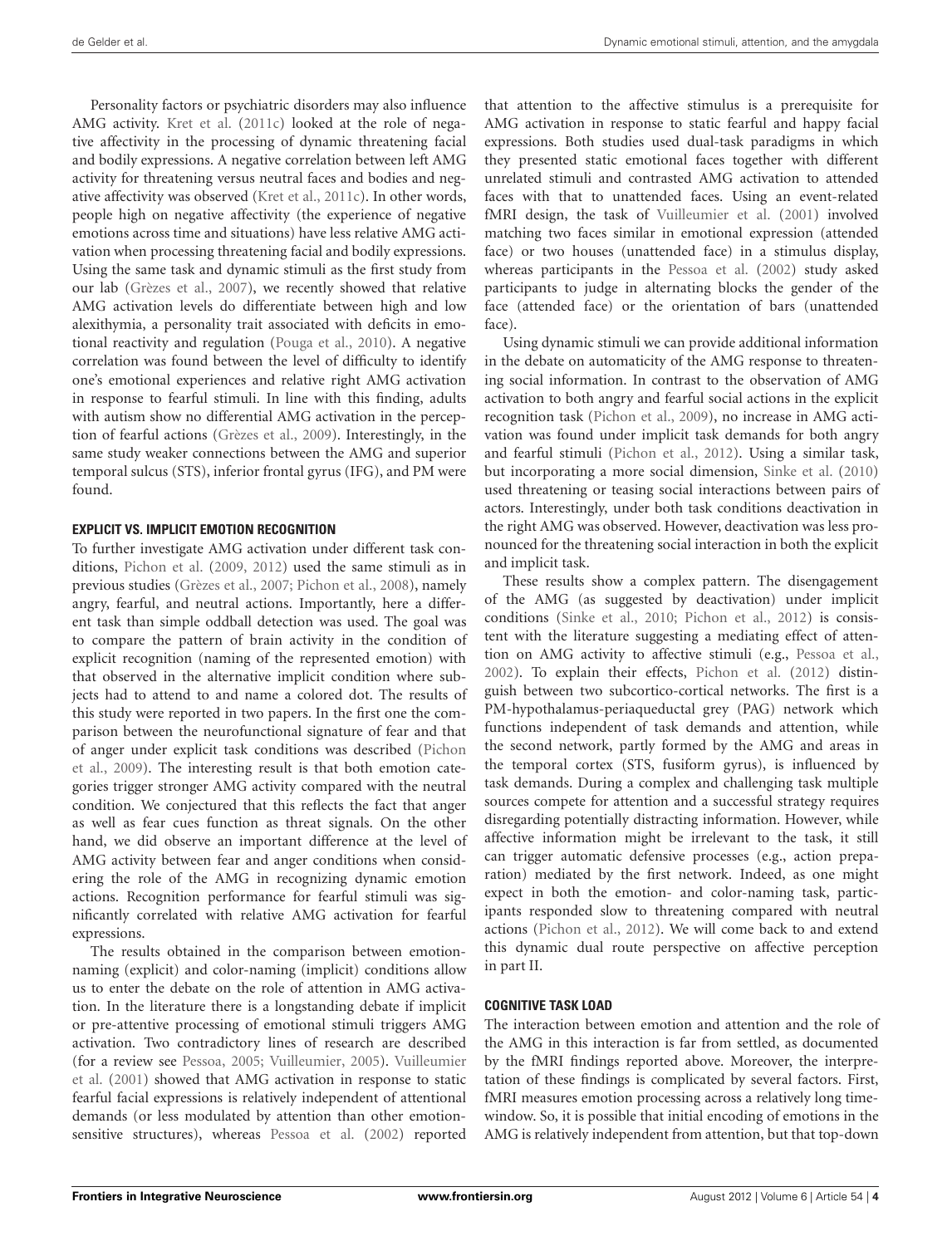attention modulation is involved at later stages. A critical point for future research is therefore to "isolate" AMG activity in the earliest processing stages, which are more likely to occur in an automatic, pre-attentive, rather than controlled, resource-dependent fashion [\(Garrido et al., 2012\)](#page-8-3). Also, task-related confounds may limit [the](#page-9-26) [interpretation](#page-9-26) [of](#page-9-26) [results.](#page-9-26) [For](#page-9-26) [example,](#page-9-26) [in](#page-9-26) [the](#page-9-26) Pessoa et al. [\(2002\)](#page-9-26) study, participants judged the gender of the faces during the attended-faces trails, whereas they judged the orientation of peripheral bars during the unattended-faces trials. Thus, not only the focus of attention, but also the cognitive load, type of judgment and task varied across conditions, whereas in the study by [Vuilleumier et al.](#page-9-11) [\(2001\)](#page-9-11) these factors remained constant.

The studies we commented upon so far all compared two different tasks with different cognitive/attentional load to assess their influence on AMG activity. Yet this does not allow an assessment of task load *per se*. Indeed, the comparison is between the effect of two very different tasks, that of explicit conscious recognition and verbal naming of the emotion versus recognition and naming of another stimulus attribute unrelated to the emotion. This is a comparison between explicit recognition of emotion and explicit recognition of a non-emotion attribute. It is important to stress that we cannot rule out that in the so-called implicit condition participants may still be fully conscious of the stimuli and recognize the emotional valence while not reporting it simply because this is not part of the task. Under such conditions there may be AMG activity observed that is related not to the explicit stimulus and task demands but triggered by the stimuli independently of the task demands. Thus the term implicit does in fact cover a host of processes that are also possibly present in the explicit condition. For that reason it is imperative to unpack the notion of implicit in a number of different dimensions. One dimensions is task load, another is visual awareness. In this section and the next one, we discuss experiments where these different dimensions were addressed separately.

The goal of the next study [\(Sinke et al., 2012\)](#page-9-22) was specifically to assess the importance of task difficulty itself and for that purpose [we adapted the attention paradigm previously used \(](#page-9-21)Sinke et al., [2010](#page-9-21); [Pichon et al., 2012](#page-9-19)) to allow both the manipulation of the focus of attention and attentional load. The former was manipulated by the use of new dynamic stimuli that depicted an angry conversation between two people, with an aggressor and a passive victim, and placing the colored dots on just one person. Attentional load was manipulated by using an easy or hard colornaming task. Thus the participants processed the same dynamic stimuli while paying attention to either the aggressor or passive victim under two attentional loads (low vs. high). Behaviorally there was no difference between the focus of attention factor during the hard color-naming, while in the easy task participants perform better when the focus of attention was on the aggressor. Consistent with previous results using dynamic stimuli and implicit tasks [\(Sinke et al., 2010](#page-9-21); [Pichon et al., 2012](#page-9-19)), deactivation of the AMG was observed. The left AMG showed an interaction and was less deactivated when the focus of attention was on the aggressor and not on the passive victim. This effect was strongest for the easy color-naming task [\(Sinke et al.,](#page-9-22) [2012](#page-9-22)).

Recently, Shafer and colleagues provided for the first time evidence that supported both the view of [Pessoa](#page-9-25) [\(2005](#page-9-25)) and [Vuilleumier](#page-9-12) [\(2005](#page-9-12)). They used a perceptual discrimination task with emotional distracters and manipulated both the emotional charge of distracting information and the task demands. Results show that a wide variety of brain regions such as the dorsal medial and ventral lateral PFC are responsive to both task demands and emotional charge of the distracting stimuli. However, while AMG activation differentiated between high and low emotional distracting stimuli no difference was found in AMG activation under different task demands [\(Shafer et al.,](#page-9-27) [2012](#page-9-27)). Another study found deactivation of the AMG when the static emotional face was not attended [\(Morawetz et al.](#page-9-28), [2010](#page-9-28)). Again, no difference was found between high and low attentional demands.

# **PERCEPTION AND VISUAL UNAWARENESS**

An important source of evidence concerning the role of the AMG in emotion processing comes from studies on patients with cortical blindness following destruction of the visual cortex. In fact, the lesion renders the patients clinically blind for the stimuli presented in the affected portion of the visual field (scotoma) and produces a pathological segregation between the major cortical route to the AMG, which is damaged, and the intact subcortical visual pathway, providing a unique experimental opportunity [\(Weiskrantz](#page-9-29), [2009\)](#page-9-29).

A recent behavioral/fMRI study in a patient (GY) with unilateral cortical blindness provides additional information on the effec[t of visual awareness on AMG activation \(](#page-9-23)Van den Stock et al., [2011](#page-9-23)). While being clinically blind, GY performed above chance level in categorizing dynamic actions (same stimuli as used in [Pichon et al., 2008](#page-9-14)). Furthermore, results show increased bilateral AMG activation besides superior colliculus (SC), pulvinar (Pulv), middle part of right fusiform gyrus (FG), and motor and somatosensory regions for non-consciously perceived angry actions compared with neutral actions. These results are consistent with both the literature on blindsight patients [\(Morris et al.,](#page-9-5) [2001](#page-9-5); [Pegna et al., 2005;](#page-9-30) [de Gelder and Hadjikhani, 2006](#page-8-9)) and non-conscious perception in healthy subjects (e.g., [Whalen et al.,](#page-9-8) [1998](#page-9-8); [Morris et al.](#page-9-9), [1999;](#page-9-9) [Liddell et al., 2005\)](#page-9-10).

Three findings are of relevance for the current review and the proposed dual route perspective of affective perception. First, cortical activation to non-conscious perception was restricted to the right FG, motor and somatosensory regions. Second, subcortical network activity was not found in the intact hemisphere associated with conscious perception of emotional actions. Third, cortical activation for conscious perception was observed in the prefrontal cortex (PFC), STS, precuneus and intraparietal sulcus (IPS). The results suggest that two separate neural systems underlie conscious and non-conscious perception. On the one hand, a geniculo-striate system underlies conscious perception and is mostly cortical based, while on the other hand, non-conscious perception seems based on the extrageniculo-striate and subcortical pathway including the AMG. However, several questions remain. Do these neural systems interact during the processing of emotional stimuli and what is the role of the AMG in both pathways?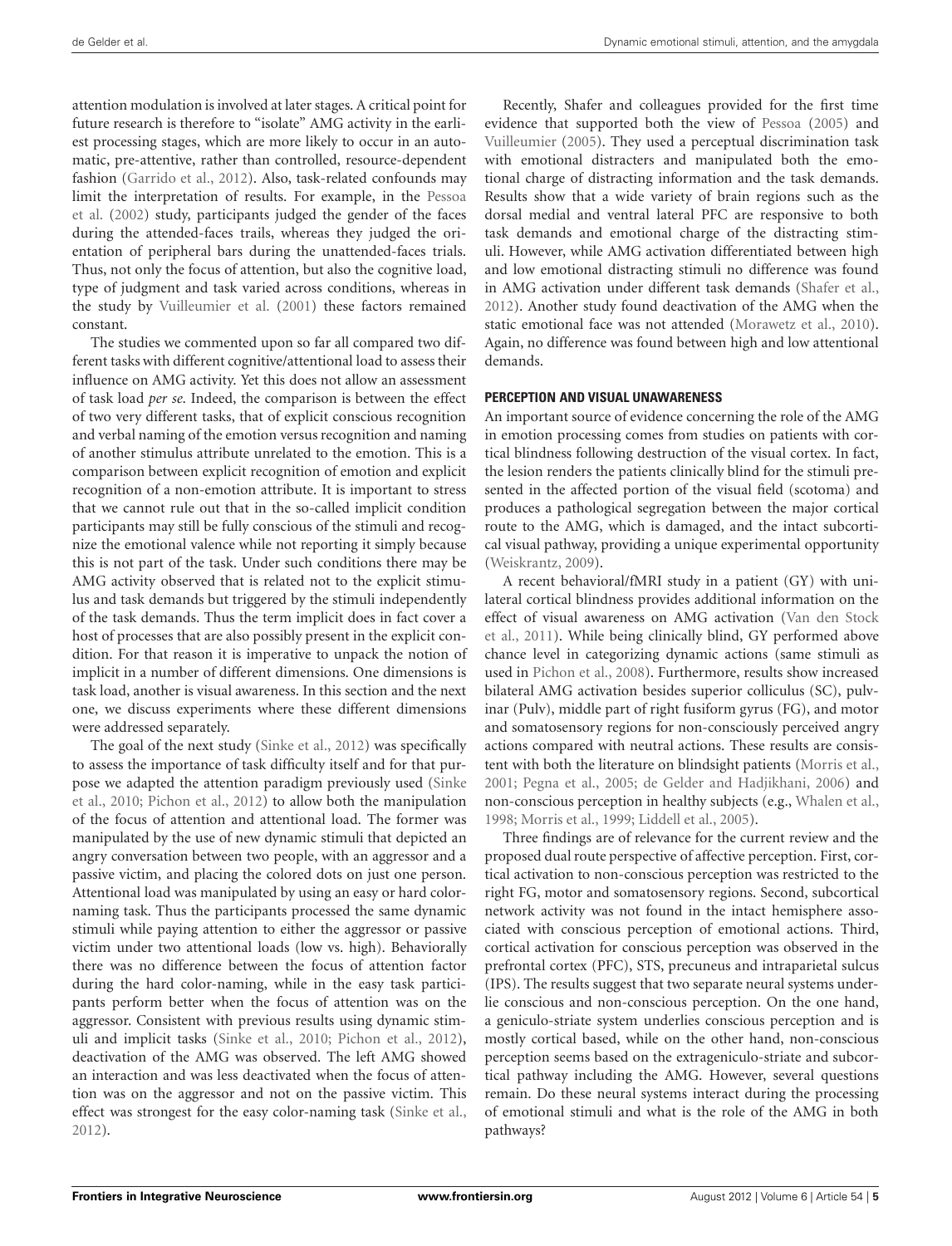#### **THE ROLE OF THE AMYGDALA IN A DUAL ROUTE PERSPECTIVE ON AFFECTIVE PERCEPTION THE AMYGDALA AND ATTENTION: DUAL ROUTE, DUAL INFLUENCE OF ATTENTION?**

In this final part we aim to recast some of the inconsistencies concerning the role of the AMG in relation to emotion and attention within the vantage point of a dynamic dual route perspective. Ultimately, a better understanding of the respective role of the different AMG subnuclei is needed.

Traditional face processing models view perception as starting with face categorization. Once this is successfully completed, it is followed by one or more successive stages of decoding the various face attributes like identity, emotion, gender, etc. In the framework of currently known brain areas that play a role in face processing this translates as initial categorization in occipitotemporal cortex (OFA) and STS, followed by fusiform face area (FFA), then extraction of the emotional valence following connections between FFA and AMG. Alternatively, we suggested that there may be separate processing routes already in the early stages, and this vie[w is gaining momentum from new findings \(e.g.,](#page-8-10) de Geld[er](#page-9-31) [et](#page-9-31) [al.,](#page-9-31) [2001](#page-8-10)[,](#page-9-31) [2003](#page-8-5)[;](#page-9-31) [de Gelder and Rouw](#page-8-4)[,](#page-9-31) [2001;](#page-8-4) Meeren et al., [2005](#page-9-31)). Besides the ventral route, there is evidence for a dorsal route whereby affective information is rapidly extracted from incompletely processed stimuli. This non-ventral route may either depend on primary visual cortex (V1) processing, as argued in the classical picture of the dorsal route, or bypass that altogether and use subcortical structures such as the SC or the visual pulvinar as entry points.

In the area of body research a very similar picture dominates and perception is also viewed as following the ventral pathway. Researchers interested in neural representations of bodies and body parts have discovered two brain areas central to neurofunctional body representation, initially the extrastriate body area (EBA) and later the fusiform body area (FBA; [Urgesi et al., 2004;](#page-9-32) [de Gelder et al.](#page-8-11), [2010;](#page-8-11) [Downing and Peelen](#page-8-12), [2011](#page-8-12)). They have been attributed similar functions of category-specific visual processing well-known from face perception studies, encoding the details of the body stimulus or separate parts of body shape and fine detail of that body form [\(Downing and Peelen, 2011\)](#page-8-12).

Variants of these roles are that EBA and OFA, respectively, code the stimulus part while only at the stage of FBA and FFA the whole stimulus is encoded (for a critique of this view see [de Gelder et al.,](#page-8-11) [2010](#page-8-11)). [Urgesi et al.](#page-9-33) [\(2007](#page-9-33)) argued for a distinction between local versus configural processing of bodily stimuli and the involvement of the EBA in the former, whereas the superior parietal lobe and the ventral premotor area underlie the latter. However, both areas are nodes in a ventral processing route and both are assumed to come into play before so-called higher bodily attributes are processed. Indeed, similar to the view one finds in face perception theories, it is argued about EBA and FBA also that action, identity, an[d emotional state represent high-level information \(](#page-8-11)de Gelder et al., [2010;](#page-8-11) [Downing and Peelen](#page-8-12), [2011\)](#page-8-12). In contrast, when researchers address questions of affective perception and use bodies (or faces) representing an emotion, other structures that the ones belonging to the traditional ventral object recognition route emerge. In our approach, these structures can be grouped along a dorsal processing route.

Indeed, [Vuilleumier](#page-9-12) [\(2005](#page-9-12)) already suggested a possibility of two pathways versus two stages for emotional control of perception. In this model, the AMG either receives directly or indirectly input from the SC and Pulv and provides feedback projection to the visual areas that projects to the AMG and cortical area (twopathways hypothesis). Alternatively, the AMG receives coarse magnocellular inputs via a first feedforward sweep not mediated by the SC and Pulv, which is followed by reentrant feedback from the AMG, and further processing in the AMG and cortical areas (two-stage hypothesis). In our dynamic dual route of affective body perception, two routes (dorsal and ventral) underlie separate processes (see **[Figure 1](#page-7-0)**). Route I consists of a subcortical (SC-Pulv-AMG) and cortical pathway (SC-Pulv-AMG-OFC) that sustains rapid automatic integration of affective content in the interest of adaptive reflex-like behavior (PAG, putamen, and caudate). This route is important for body detection, early emotion[al](#page-9-19) [processing](#page-9-19) [and](#page-9-19) [reflexive](#page-9-19) [action](#page-9-19) [\(de Gelder](#page-8-13)[,](#page-9-19) [2006](#page-8-13)[;](#page-9-19) Pichon et al., [2012\)](#page-9-19). This dorsal processing route may or may not involve V1. For the sake of clarity, we refer to these two possibilities as the cortical and the subcortical dorsal route. Following the early emotional processing the slower late emotional processing occurs along with interoceptive mechanisms (AMG, OFC, posterior cingulate, anterior insula, and somatosensory cortex). This route is well-described in literature (e.g., [Dalgleish](#page-8-14), [2004](#page-8-14); [Vuilleumier,](#page-9-12) [2005](#page-9-12); [de Gelder, 2006\)](#page-8-13), and the relevant findings are consistently replicated [\(Rudrauf et al., 2008](#page-9-34); [Garrido et al.](#page-8-3), [2012](#page-8-3)). A recent study used diffusion tensor imaging (DTI) to investigate *in vivo* anatomical connections between AMG and subcortical visual structures in a patient with early unilateral destruction of the visual cortex and healthy controls [\(Tamietto, Pullens et al.,](#page-9-35) [2012](#page-9-35)). This study provides some unique evidence on the subcortical part of route I. First, they showed that the SC was connected with the AMG through the Pulv in both the patient and controls. Next, unilateral destruction of the visual cortex let to qualitative and quantitative modifications along these pathways within the damaged hemisphere. Fiber tracts between the AMG-Pulv and the SC-Pulv-AMG pathway were strengthened following ipsilateral V1 lesion, connections with frontal areas were reduced and new connections were formed between subcortical visual structures in the damaged hemisphere and posterior cortical areas in the opposite hemisphere [\(Tamietto, Pullens et al., 2012](#page-9-35)). This study suggests that two partially distinct anatomical and functional pathways mediate non-conscious and conscious emotion processing.

Route II lies parallel to route I and plays a role in body recognition (EBA, FBA, STS), action recognition (e.g., the fronto-parietal system), and attention. It is suggested that attention by means of activity of the fronto-parietal attentional network and the basal forebrain has a bidirectional relation with this route. The end result of route II is voluntary action (fronto-motor regions), although a shortcut exists in route I to trigger more reflexive action.

The findings that feed this debate on the relationship between AMG activity and attention may be best addressed in the context of a dynamic dual route model. In fact, while AMG is part of both routes, only route II appears modulated by attention and task constraints and has a direct impact on AMG activation.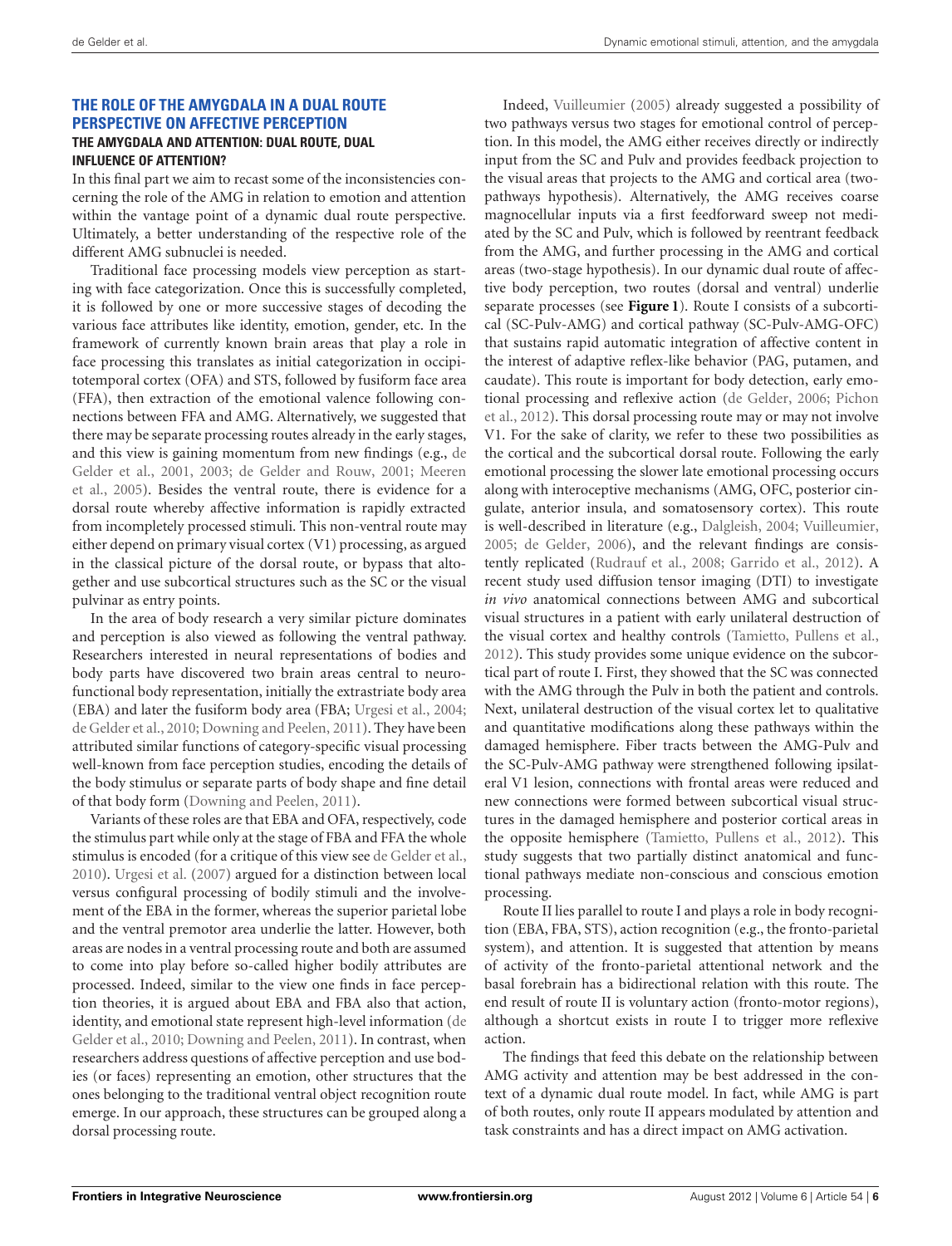

#### <span id="page-7-0"></span>**DUAL ROUTE: FAST PROCESSING OF EMOTIONS AND TIMING ISSUES**

Current methods in human affective neuroscience appear particularly limited to provide information about time course. Speed of processing is an important aspect of dual route claims. Initial evidence is coming from studies using the high temporal resolution of MEG. For example, activity in the Pulv (10–20 ms) and Amg (20–30 ms) is found for conscious perception of fearful expressions using MEG [\(Luo et al., 2007\)](#page-9-36). As described above, this pattern of activation is frequently observed during non-conscious emotion [perception](#page-9-13) [with](#page-9-13) [standard](#page-9-13) [fMRI](#page-9-13) [methods](#page-9-13) [\(](#page-9-13)Tamietto and de Gelder, [2010;](#page-9-13) [Van den Stock et al.](#page-9-23), [2011](#page-9-23)). Besides early activity in the Pulv and AMG, cortical activity was observed in the visual cortex (40–50 ms) and in prefrontal areas (160–210 ms) [\(Luo et al., 2007](#page-9-36)). Another recent MEG study tested the dual route model to AMG, which predicts two parallel subcortical and cortical routes to AMG, against a model that excluded the subcortical pathway [\(Garrido et al.](#page-8-3), [2012\)](#page-8-3). Results showed that the dual route model better explained activity to emotionally salient stimuli, and that this subcortical route was particularly important during early stages of stimulus processing.

However, in manyfMRI studies subcortical activity during conscious emotion perception is often not observed. One explanation is that cortical feedback during conscious emotion perception might reflect inhibitory modulation over the subcortical SC-Pulv-Amg pathway [\(Tamietto and de Gelder, 2010](#page-9-13)). This is in line with the observation that non-conscious emotional perception can co-exist a[nd interfere with conscious perception \(](#page-9-37)Tamietto and de Gelder, [2008\)](#page-9-37). Furthermore, when non-conscious perception is directly contrasted with conscious perception of emotions, relatively more activity in the Pulv and SC is observed in healthy subjects [\(Anderson et al., 2003;](#page-8-15) [Bishop et al.](#page-8-16), [2004](#page-8-16)).

But independently of these methodological limitations and initial findings it is important to avoid theoretical misconception about the timing issue. It is in evolutionary terms more important which neural pathway supports quicker behavioral output (i.e., access to visuomotor integration and action) and not which brain area starts firing first in response to visual stimulation. Thus assuming a direct linear relationship between the latency of a neural response and the latency of a behavioral response is misleading. For example, speed of spontaneous expressive actions is faster for non-conscious emotion perception [\(Tamietto et al., 2009\)](#page-9-38).

## **TOWARD A BETTER UNDERSTANDING OF THE PARTS TO SEE THE WHOLE**

In this review we considered the AMG as one homogenous structure, but this is certainly not the case. While an extensive discussion of the AMG subnuclei and the possible role of these structures are beyond the scope of this review, we will highlight several relevant aspects of the AMG anatomy and discuss these in terms of future research.

A widely accepted division of the human AMG is in terms of 3 main subnuclei, namely the basolateral (BLA), centralmedi[al amygdala \(CMA\), and superficial amygdala \(SFA;](#page-9-39) Heimer et al., [1997](#page-9-39); [Aggleton, 2000](#page-8-17)). These subnuclei have extensive afferent and efferent connections with almost all parts of the human brain and are strongly inter-connected by means of excitatory and inhibitory connections. Evidence from animal research suggests that each AMG subnuclei can be described in different terms [\(Davis and Whalen](#page-8-18), [2001](#page-8-18)). The BLA and SFA complex are considered as the sensory input with the SFA specific for olfactory stimuli [\(Heimer et al., 1997](#page-9-39)), while the CMA is the behavioral output (for example see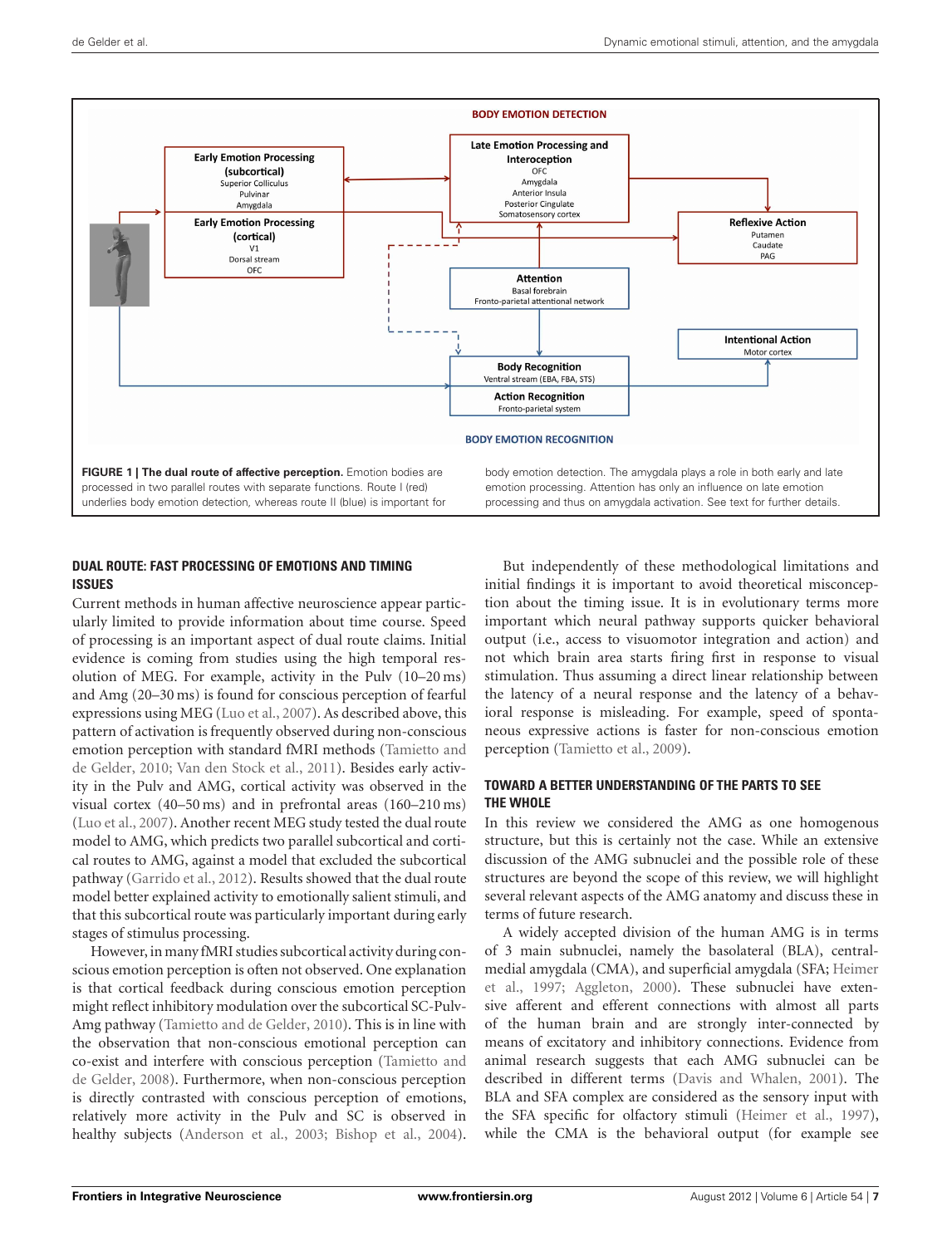[Mosher et al., 2010](#page-9-1)). As discussed above we state that the AMG plays an important role in both early and late processing of affective information. This rises the question what the roles of both the CMA and BLA are in these different aspects and the time course of emotional integration and, in addition, if AMG (de)activation is specific to certain nuclei. One can hypothesize, for example, that CMA, given the connection with hypothalamic and brain stem regions [\(Heimer et al., 1997\)](#page-9-39), would be mostly active in early reflexive affective processing and less affected by attention. The BLA is more likely to be influenced by attention, given its importance in the integration of different visual cues and the afferent connections with the thalamus, other sensory regions and orbitofrontal cortex and efferent connections to the visual stream [\(Davis and Whalen, 2001\)](#page-8-18). A somewhat related explanation of the intriguing but contrasting finding would be that early CMA activity is down-regulated by means of inhibitory connections with the BLA due to competing sensory information and thus that the implicit processing of affective stimuli is attenuated at a later stage. Unfortunately, few neuroimaging studies have used functional or structural localization of the different AMG subnuclei and thus the question if activity in AMG subnuclei is influenced by task demands or if the two subnuclei play different roles in the dual route remains unanswered. One important indication comes from the study by [Terburg et al.](#page-9-40) [\(2012\)](#page-9-40) who had the unique opportunity to test the role of AMG subnuclei in emotion processing in subjects with Urbach-Wiethe disease (UWD), a rare genetic disorder leading to bilateral calcification of the AMG. Using behavioral evidence, eye tracking, and structural and functional MRI measurements they propose that focal bilateral BLA damage with other AMG subnuclei remaining intact leads to hyper-vigilance for both nonconscious and dynamic fearful facial expressions. This provides some clues for the current debate on AMG activity and attention and the dual route of affective perception. It suggests that the CMA is most important for reflexive action as signified by

#### **REFERENCES**

- <span id="page-8-17"></span>Aggleton, J. P. (2000). *The Amygdala: A Functional Analysis.* New York, NY: Oxford University Press.
- <span id="page-8-1"></span>Aggleton, J. P., and Mishkin, M. (1986). "The amygdala: sensory gateway to the emotions," in *Biological Foundations of Emotion*, ed R. Plutchik (New York, NY: Academic Press), 281–299.
- <span id="page-8-15"></span>Anderson, A. K., Christoff, K., Panitz, D., De Rosa, E., and Gabrieli, J. D. (2003). Neural correlates of the automatic processing of threat facial signals. *J. Neurosci.* 23, 5627–5633.
- <span id="page-8-16"></span>Bishop, S., Duncan, J., Brett, M., and Lawrence, A. D. (2004). Prefrontal cortical function and anxiety: controlling attention to threat-related stimuli. *Nat. Neurosci.* 7, 184–188.
- <span id="page-8-0"></span>Bucy, P. C., and Klüver, H. (1955). An anatomical investigation of the temporal lobe in the monkey (*Macaca*

*mulatta*). *J. Comp. Neurol.* 103, 151–251.

- <span id="page-8-14"></span>Dalgleish, T. (2004). The emotional brain. *Nat. Rev. Neurosci.* 5, 583–589.
- <span id="page-8-18"></span>Davis, M., and Whalen, P. J. (2001). The amygdala: vigilance and emotion. *Mol. Psychiatry* 6, 13–34.
- <span id="page-8-13"></span>de Gelder, B. (2006). Towards the neurobiology of emotional body language. *Nat. Rev. Neurosci.* 7, 242–249.
- <span id="page-8-5"></span>de Gelder, B., Frissen, I., Barton, J., and Hadjikhani, N. (2003). A modulatory role for facial expressions in prosopagnosia. *Proc. Natl. Acad. Sci. U.S.A.* 100, 13105–13110.
- <span id="page-8-9"></span>de Gelder, B., and Hadjikhani, N. (2006). Non-conscious recognition of emotional body language. *Neuroreport* 17, 583–586.
- <span id="page-8-10"></span>de Gelder, B., Pourtois, G., and Hadjikhani, N. (2001). The time

hyper-vigilance to threat cues and thus is the critical node in early emotion processing via route I, whereas BLA could underlie, as suggested by [Terburg et al.](#page-9-40) [\(2012\)](#page-9-40), down-regulation of the threat vigilance system and reflexive action by means of inhibitory projections to the CMA and could be influenced by attention. Further research should investigate whether this is indeed the case.

#### **CONCLUSIONS**

We have reviewed studies using dynamic bodily expressions and a variety of experimental setups to investigate the role of the AMG in emotion processing and the influence of attention on AMG activation. Taken together, we argue that in the dual route model of affective perception AMG activation can be observed in separate networks and at different time points. Both early and late emotion processing is partly supported by the AMG; however, only late AMG activation is influenced by attention.

With sophisticated paradigms and a wide variety of different stimuli (static or dynamic, emotional or non-emotional, facial or bodily expressions or social interactions) and the ever-expanding neuroscience toolbox one can only hope that after decades of research the question what AMG activity indicates will finally be answered.

#### **ACKNOWLEDGMENTS**

This work was supported by the project TANGO. The project TANGO acknowledges the financial support of the Future and Emerging Technologies (FET) programme within the Seventh Framework Programme for Research of the European Commission, under FET-Open grant number: 249858.

#### **SUPPLEMENTARY MATERIAL**

The Supplementary Material for this article can be found online at [http://www.frontiersin.org/Integrative\\_Neuroscience/](http://www.frontiersin.org/Integrative_Neuroscience/10.3389/fnint.2012.00054/abstract) [10.3389/fnint.2012.00054/abstract](http://www.frontiersin.org/Integrative_Neuroscience/10.3389/fnint.2012.00054/abstract)

- course of face recognition: learning from face evidence for a dual route model. *Int. J. Psychophysiol.* 41, 215–215.
- <span id="page-8-4"></span>de Gelder, B., and Rouw, R. (2001). Beyond localisation: a dynamical dual route account of face recognition. *Acta Psychol. (Amst.)* 107, 183–207.
- <span id="page-8-7"></span>de Gelder, B., Snyder, J., Greve, D., Gerard, G., and Hadjikhani, N. (2004). Fear fosters flight: a mechanism for fear contagion when perceiving emotion expressed by a whole body. *Proc. Natl. Acad. Sci. U.S.A.* 101, 16701–16706.
- <span id="page-8-11"></span>de Gelder, B., Van den Stock, J., Meeren, H. K. M., Sinke, C. B. A., Kret, M. E., and Tamietto, M. (2010). Standing up for the body. Recent progress in uncovering the networks involved in the perception of bodies and bodily expressions. *Neurosci. Biobehav. Rev.* 34, 513–527.
- <span id="page-8-12"></span>Downing, P., and Peelen, M. (2011). The role of occipitotemporal body-selective regions in person perception. *Cogn. Neurosci.* 2, 1–57.
- <span id="page-8-3"></span>Garrido, M. I., Barnes, G. R., Sahani, M., and Dolan, R. J. (2012). Functional evidence for a dual route to amygdala. *Curr. Biol.* 22, 129–134.
- <span id="page-8-6"></span>Grèzes, J., Pichon, S., and de Gelder, B. (2007). Perceiving fear in dynamic body expressions. *Neuroimage* 35, 959–967.
- <span id="page-8-8"></span>Grèzes, J., Wicker, B., Berthoz, S., and de Gelder, B. (2009). A failure to grasp the affective meaning of actions in autism spectrum disorder subjects. *Neuropsychologia* 47, 1816–1825.
- <span id="page-8-2"></span>Grosbras, M.-H., Beaton, S., and Eickhoff, S. B. (2012). Brain regions involved in human movement perception: a quantitative voxel-based